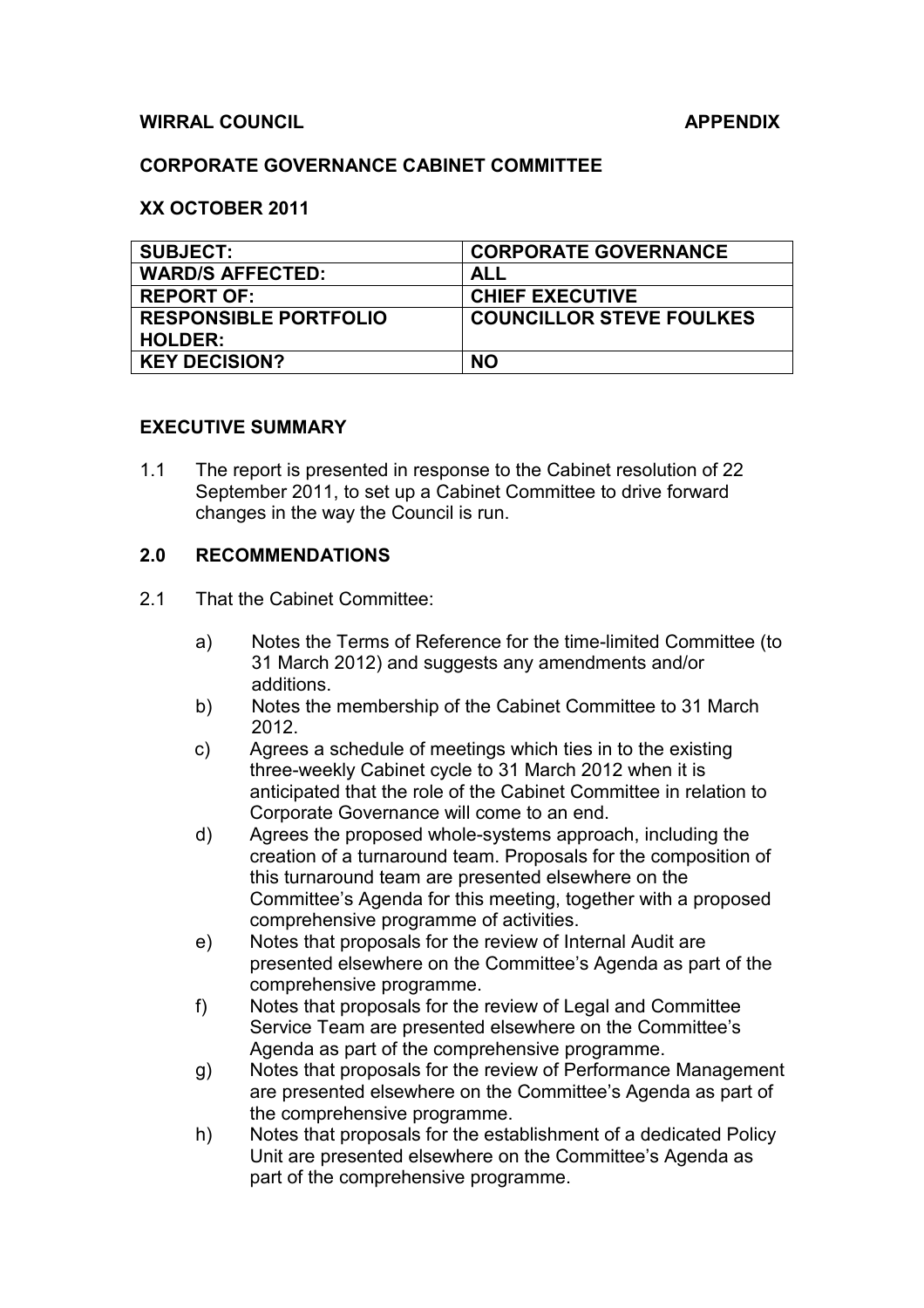i) Agrees a review of all reports submitted by the Officers to any Committee of the Council within the last 3 months from a Corporate Governance perspective by the turnaround team to identify opportunities for improvement. This will be included as part of the comprehensive programme.

# **3.0 REASONS FOR RECOMMENDATIONS**

- 3.1 The Council is responding to a recent independent report (by AKA Ltd, the trading name of Anna Klonowski Associates Limited) which criticised the Corporate Governance of the Council. Failure to respond appropriately would mean that the Council and its residents remain at risk of:
	- a) service failure
	- b) external inspection under the Local Government Act 1999
	- c) failure to respond appropriately to the self improvement regime anticipated from April 2012

# **4.0 BACKGROUND AND KEY ISSUES**

# **4.1 Background**

- 4.1.1 AKA were engaged by the former Leader of the Council to undertake an independent review of the Council's response to claims made by Mr Martin Morton. AKA produced a Supplemental Report entitled 'Wirral Metropolitan Borough Council's Corporate Governance Arrangements: Refresh and Renew' (The Corporate Governance Report) which summarises organisational weaknesses which the Council has failed to address.
- 4.1.2 Cabinet considered the report on 22 September 2011 and resolved to accept the criticisms unreservedly and the recommendations designed to help the Council move forward.
- 4.1.3 Cabinet resolved to establish a time limited Cabinet Committee [The Corporate Governance Committee] tasked with driving forward the changes which need to be made in the way the Council is managed and in the organisational culture. It is anticipated that the work of this Cabinet Committee will be concluded by 31 March 2012.
- 4.1.5 Cabinet also noted that the Leader will be seeking to discuss with both opposition party leaders for all three parties to work together to help resolve the issues raised.
- 4.1.4 The Governance Report proposes a number of work streams to address the issues:
	- 1) A Councillor Working Group supported by Officers
	- 2) Taking the Lead Delivery Team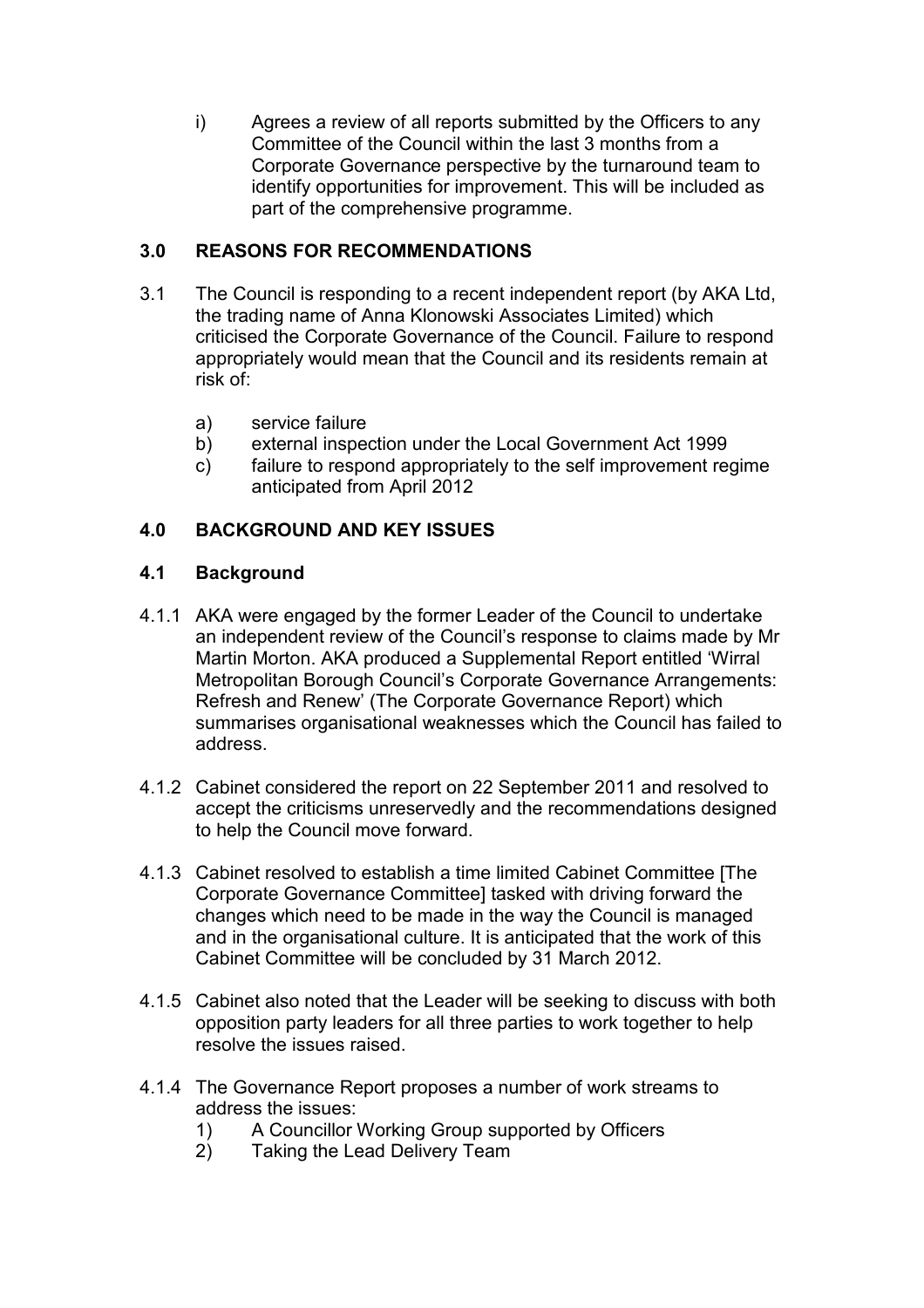- 3) Review and Improve Corporate Governance Development and Training across the Council
- 4) System Stress Tests across the Council
- 5) Corporate Governance Amnesty
- 4.1.5 Cabinet also asked the Cabinet Committee to
	- a) consider an initial report (from the Director of Finance) on ways to strengthen the Council's Internal Audit Team.
	- b) consider an initial report (from the Director of Law, HR and Asset Management) on ways to strengthen Legal and Member Services*.*
- 4.1.6 Cabinet additionally referred proposals in respect of Performance Management to the Corporate Governance Committee. The resolution states: "In the light of the recent receipt of the independent report on Corporate Governance, Cabinet believes this report [Performance Management] should first be referred to the newly set up Cabinet Committee [The Corporate Governance Committee] in order to ensure that it meets all the necessary requirements to help the Council tackle the major problems ahead."
- 4.1.7 On 29 September 2011, Employment and Appointments Committee agreed that the Cabinet Committee considers the creation of a dedicated Policy Unit working directly to the Chief Executive, and the creation of a new post of Head of Policy Unit.
- 4.1.8 It is proposed that this initial meeting of the Cabinet Committee therefore:
	- a) notes the Terms of Reference for the Committee, including membership and frequency of meetings
	- b) considers the proposed methodology of a governance review as a basis of addressing the issues in the report
	- c) considers potential responses to specific service issues, namely:
		- i) resourcing a turnaround team
		- ii) Internal Audit
		- iii) Legal and Committee Service Team
		- iv) Performance Management
		- v) Policy Unit

# **4.2 Terms of Reference**

- 4.2.1 The initial Terms of Reference are recommended in The Corporate Governance Report and have been confirmed by the Leader to be:
	- a) Assessing and reporting on Wirral Council's current performance against seven Corporate Governance questions;
		- i) How well are the authority's policies implemented in practice?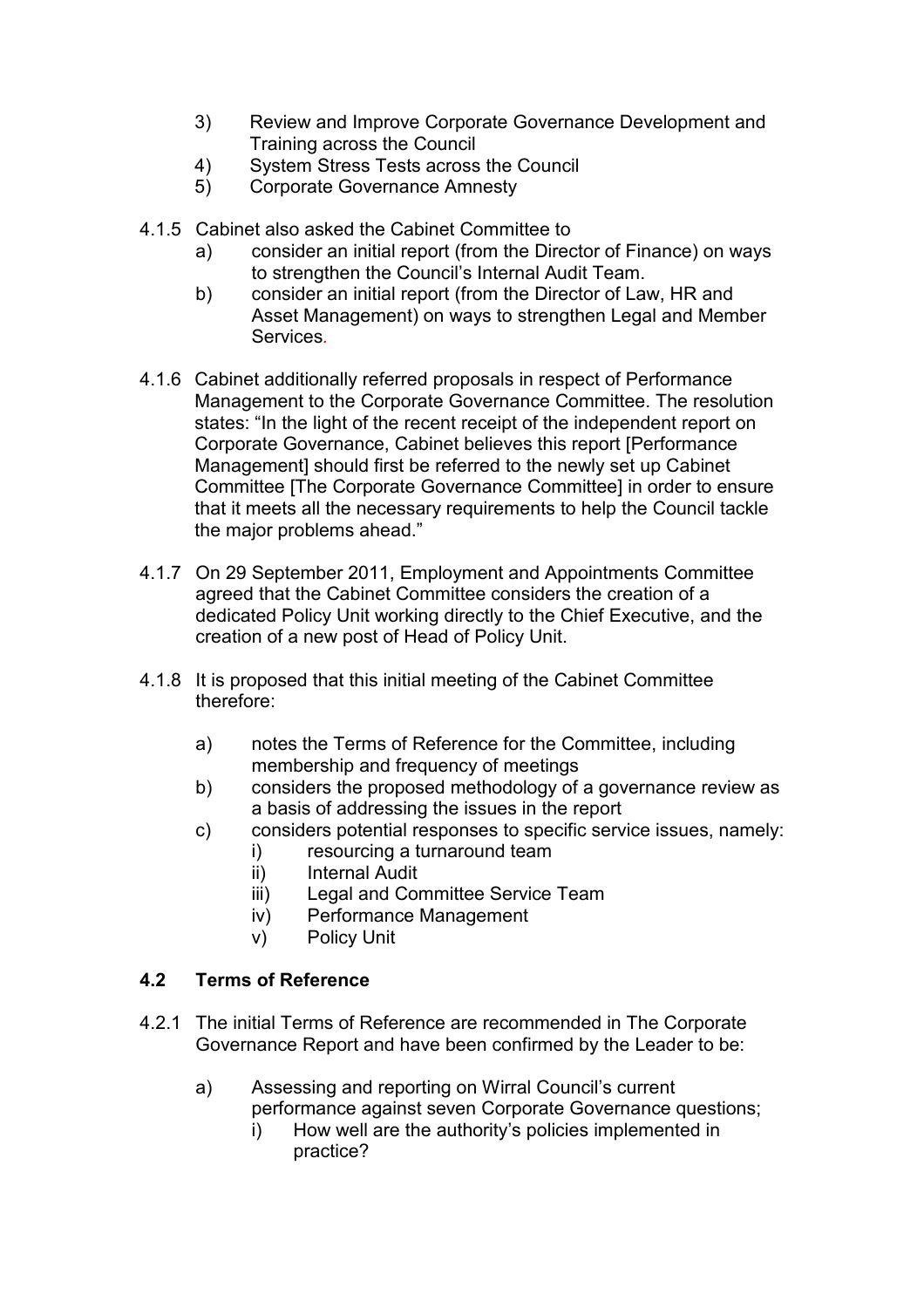- ii) How well are the authority's values and ethical standards met?
- iii) How well are laws and regulations complied with?
- iv) How well are required processes adhered to?
- v) Are financial statements and other published information accurate and reliable?
- vi) Are human, financial and other resources managed efficiently and effectively?
- vii) Are high quality services delivered efficiently and effectively?
- b) Identifying and agreeing recommendations that will address existing shortfalls and/or deliver improvements required by Sector self-regulation and Improvement, and existing CIPFA guidance setting out what good governance looks like.
- c) Agreeing, initiating and overseeing the individual work streams and co-ordinating the collective work programme required to deliver the Wirral MBC "Taking the Lead" initiative.
- d) Agreeing and monitoring "delivery trajectories" for each workstream.
- e) Making regular progress and performance reports to the Council's Cabinet and Scrutiny functions.
- f) Where necessary, seeking approval to make changes that impact positively on Corporate Governance and, if required, make recommendations to the appropriate governance body authorised to make such changes.
- g) Reporting to Cabinet and/or full Council with feedback reports and/or recommendations as appropriate.
- 4.2.2 Cabinet has resolved that there will be five Members of The Governance Committee including The Leader and Deputy Leader of the Council. The other members, determined by the Leader, are the Cabinet members for Corporate Resources, Children's Services and Lifelong Learning, and Social Care and Inclusion.
- 4.2.3 Given the urgency which Cabinet requires the issues raised in The Governance Report to be addressed (by April 2012), and the considerable workload already identified, The Governance Committee may wish to consider the frequency of its meetings and tie them in to the Cabinet cycle to enable regular reporting.

# **4.3 Corporate Governance Overview**

4.3.1 The Governance Report identifies ten areas of Corporate Governance and suggests that the Council needs to address issues in eight of those areas.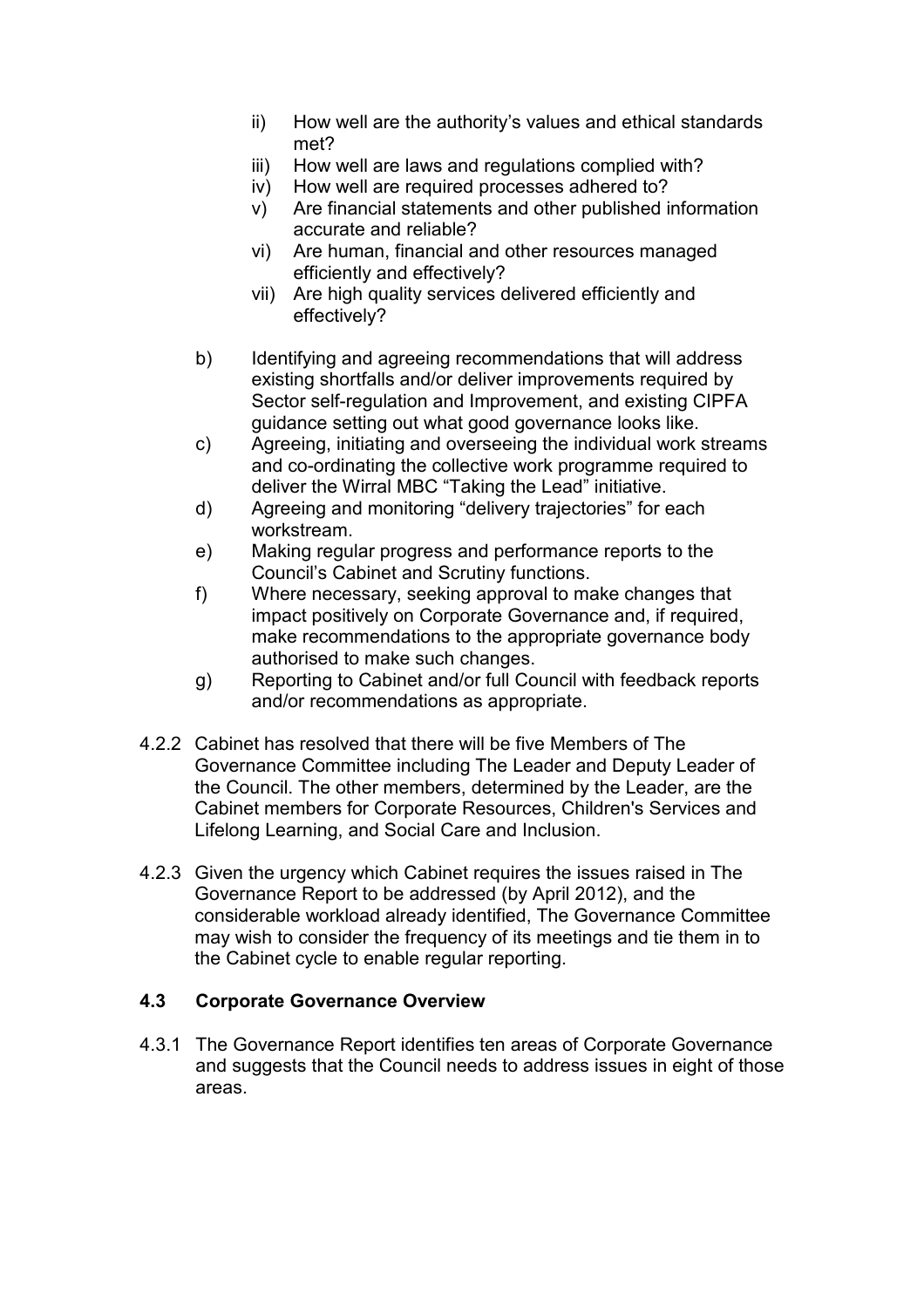| Area of Corporate Governance | <b>AKA Assessment</b><br>(X= issues to be addressed) |
|------------------------------|------------------------------------------------------|
| <b>Financial Issues</b>      | x                                                    |
| <b>Member Capacity</b>       | x                                                    |
| <b>Officer Structures</b>    | x                                                    |
| <b>Service Quality</b>       | x                                                    |
| <b>Corporate Planning</b>    | x                                                    |
| <b>Partnership Working</b>   |                                                      |
| Procurement                  |                                                      |
| <b>Community Engagement</b>  |                                                      |
| <b>Risk Management</b>       | x                                                    |
| <b>Equalities</b>            |                                                      |

4.3.2 Additionally, Members may also wish to review specific service areas to ensure best practice from a governance perspective. The Governance Report clearly identified Internal Audit and Committee Services as areas, which if strengthened, will enhance corporate governance.

# **4.4 Proposed methodology**

- 4.4.1 In order to answer the fundamental questions laid out in the terms of reference for the Governance Committee (4.2.1(a) above) and therefore to address issues identified at 4.3.1 above, it is essential to understand:
	- a) how the Council currently performs in relation to each issue,
	- b) how the Council should be performing and
	- c) to identify and implement an improvement plan which will deliver significant improvements in process and outcomes by 31 March 2012.
- 4.4.2 It will therefore be necessary to apply 'stress tests' in each area of governance, to establish current performance and further to ensure that any improvement plan has been effectively implemented.
- 4.4.3 The Governance Committee will be supported by the three Statutory Officers of the Council (Chief Executive, Monitoring Officer and Section 151 Officer); however, the approach requires a dedicated turnaround team working closely with and on behalf of the Governance Committee to drive improvement in a co-ordinated and timely manner. The Governance Committee will need to hold Members and Officers to account in order to maximise performance and improvement.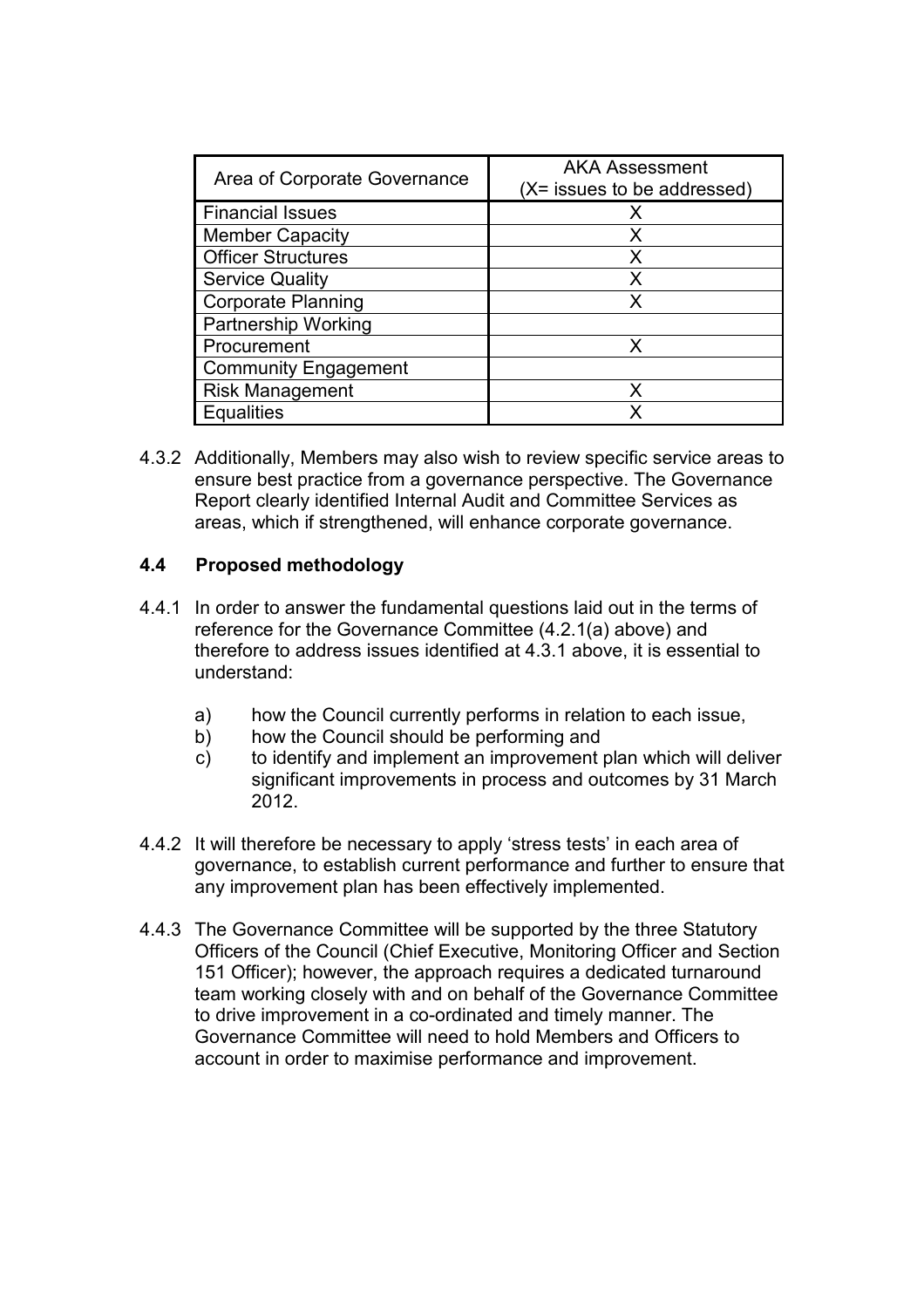#### 4.4.4 Prioritisation of Issues

- a) Many of the issues are inter-related: it will therefore be necessary to develop a whole-systems approach rather than dealing with issues in isolation. However, the critical issue facing the Council is the need to provide appropriate services within the context of diminishing resources. These services need to be provided in such away that service delivery can be held to account and corporate governance reinforced. These issues will underpin service delivery for the foreseeable future.
- b) Therefore, the Council must address the overarching Corporate Planning Framework and underpinning processes in tandem with annual budget planning and medium term financial strategy development.
- c) Given that the Council is aware of the likely resources for the following three years, key issues revolve around the service implications of the resources allocated. Critical to this process is service planning (at team, service and departmental level), and the corporate understanding of relative risk in business decisions. Corporate performance monitoring underpins this approach.

## 4.4.5 Examples of basic Stress Tests

 The following are examples of basic stress tests. It is not a comprehensive programme, but rather it illustrates how an integrated programme will be developed.

- a) Strengthening the instruments of governance:
	- How many reports go to Members or the Executive Team without appropriate finance and legal involvement? Does the governance framework prevent this?
	- How do the Members, and the statutory officers know if appropriate corporate functions, including finance and legal teams, have been involved in the development of policy and/or service development?
- b) Officer Structures
	- How is accountability exercised in corporate functions? How do appointments to devolved corporate functions occur?
	- Policy function Do Members and officers understand the potential role and function of a Policy Unit? How does/should the policy unit work with the Members and the Departments? Do Members and officers understand the distinction between Policy and Performance?
	- Performance function Do Members and officers understand distinction between Performance Management and Performance Monitoring and how this is linked to the Member and Officer Accountability and Responsibility frameworks?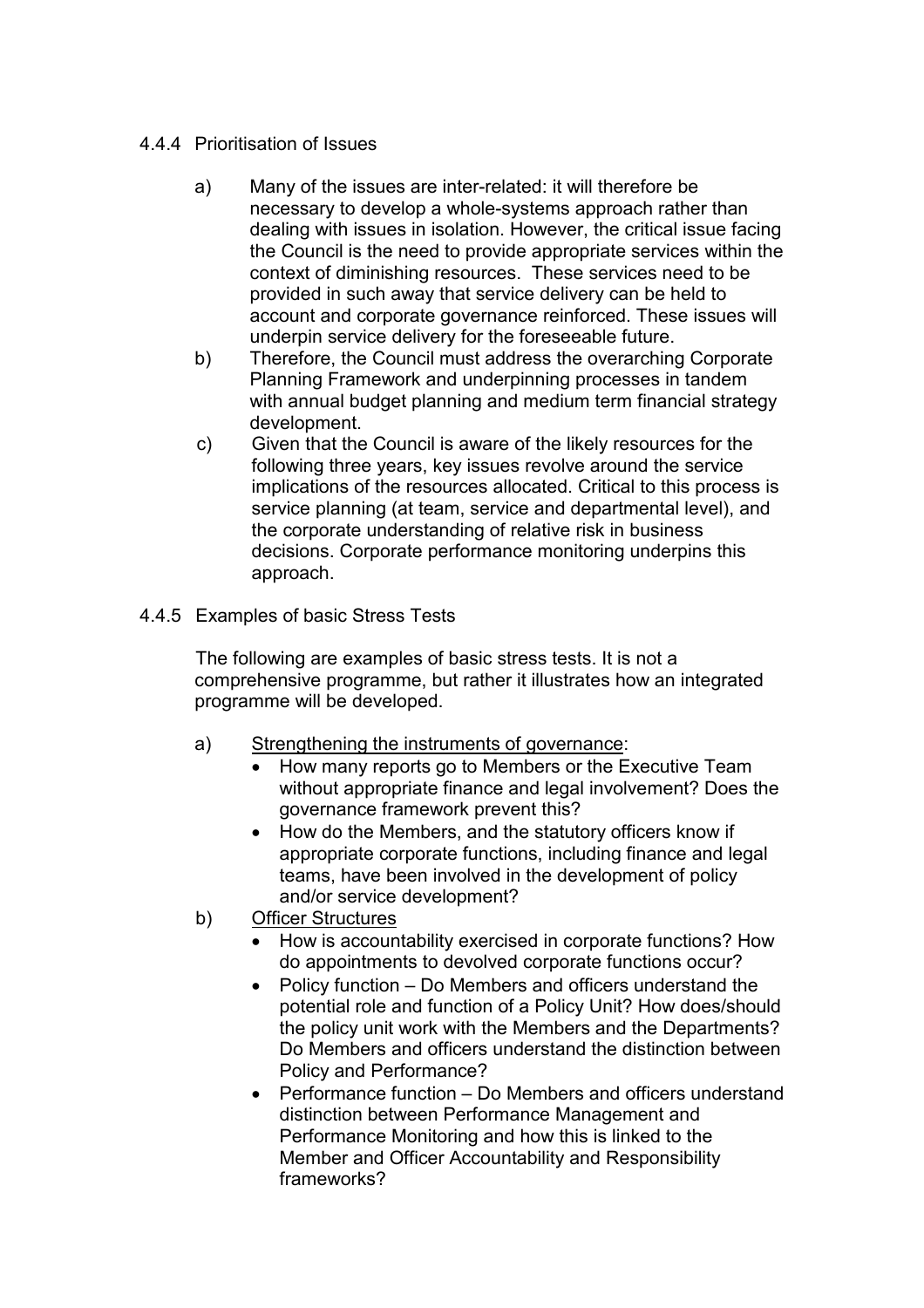- c) Equalities and Diversity
	- How well is the Equalities and Diversity legislation understood by Members and Officers? How does the Council ensure that policy development, service delivery and recruitment processes meet the requirements of Equalities and Diversity legislation together with meeting community needs?
- d) Service Quality Specific Services
	- DASS how well is the Department is performing particularly in response to criticisms levied by external agencies.
	- HESPE how did the Council find itself in the position where the Audit Commission qualified its value for money achievements?
- e) Service Quality Corporate Functions
	- Fees and Charges: Service managers are responsible for charging policies and their implementation in conjunction with the Director of Finance. How do Members know that all risks have been considered in proposals? Are the implications, including those of equality and diversity, for users and the Council clearly identified? Have all legal issues been addressed?
	- Procurement Are formal procurement processes embedded consistently across the whole Council? Do Members and officers understand the rules? How does each department's procurement plans link to service planning? How do Members and the Statutory Officers know that the rules have been followed?

# **5.0 RELEVANT RISKS**

- 5.1 Embedded appropriate corporate governance arrangements ensure that:
	- a) Authority policies are implemented in practice,
	- b) Authority values and ethical standards are met,
	- c) Laws and regulations are complied with,
	- d) Required processes are adhered to,
	- e) Published information is accurate and reliable,
	- f) Human, financial and other resources are managed efficiently and effectively, and
	- g) High quality services are delivered efficiently and effectively.

A failure in effective corporate governance therefore means there is a risk that these fundamental issues have not been met.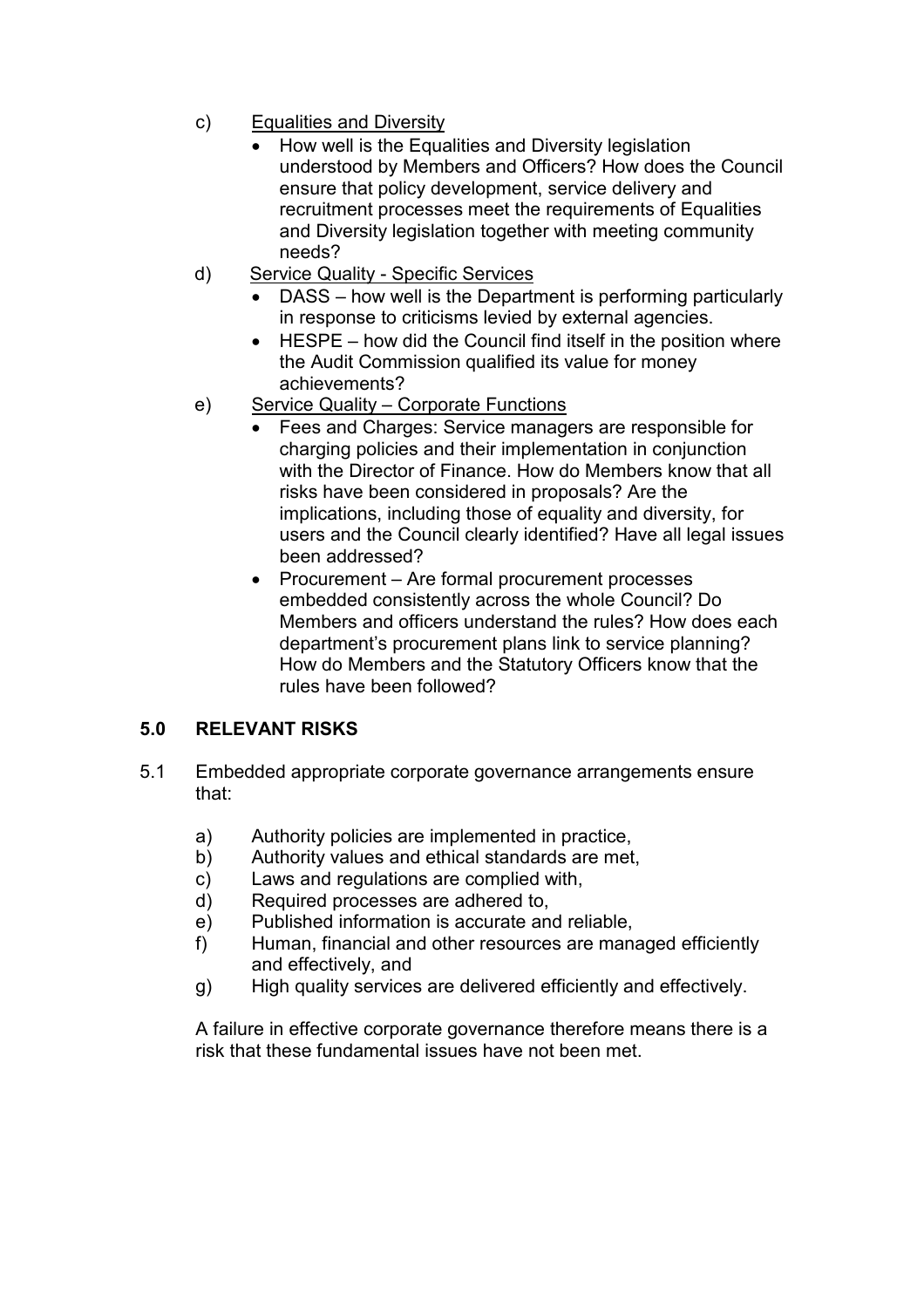# **6.0 OTHER OPTIONS CONSIDERED**

6.1 None: the Corporate Governance Report sets out issues and recommendations identified by an independent external review commissioned on behalf of the Council. The proposals in this report follow the recommendations of the Corporate Governance Report.

# **7.0 CONSULTATION**

- 7.1 A vulnerable group of people with learning disabilities in the care of Wirral Council was abused by this Council over many years. It is imperative that the Council addresses all the weaknesses that contributed to this unacceptable outcome.
- 7.2 Opportunities for Members to review progress by engaging with officers and citizens will be included in the comprehensive improvement programme.
- 7.3 Where appropriate external agencies, councillors and officers from other authorities will be consulted and asked to share knowledge.

#### **8.0 IMPLICATIONS FOR VOLUNTARY, COMMUNITY AND FAITH GROUPS**

8.1 The objective is to improve corporate governance which underpins how the Council engages with the community.

## **9.0 RESOURCE IMPLICATIONS**

- 9.1 Financial, IT and assets: none directly arising from this report
- 9.2 Staffing: should the Committee choose to bring together a time limited turnaround team to help deliver the identified improvement programme, there will be implications on the service areas from which the team is drawn.

## **10.0 LEGAL IMPLICATIONS**

10.1 Until the existing legislation is repealed, the Council could be subject to an external corporate governance inspection under Section 10 of the Local Government Act 1999.

## **11.0 EQUALITIES IMPLICATIONS**

11.1 Equalities is an area of corporate governance weakness identified by AKA. It is identified in this report as a priority.